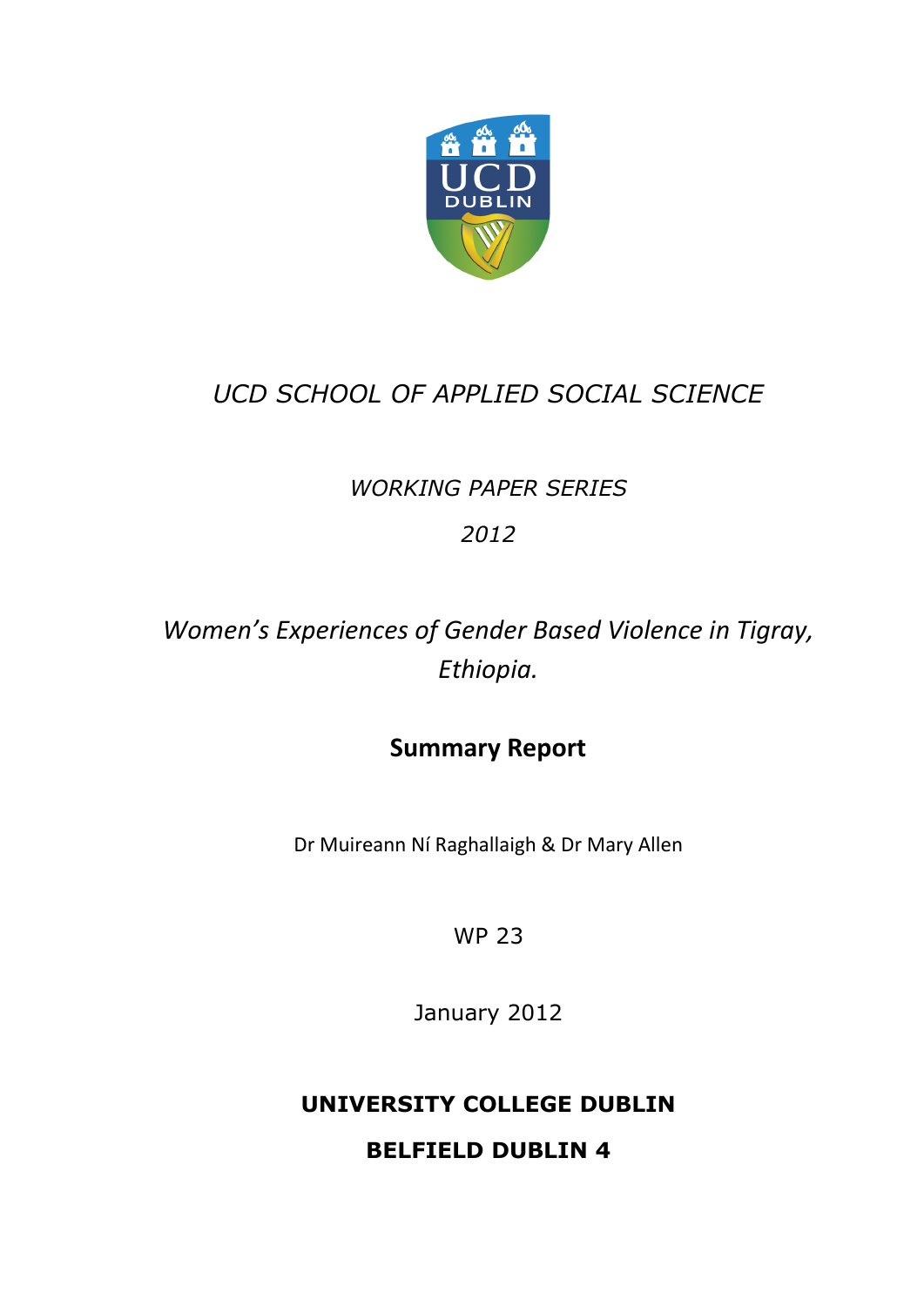# **Women's Experiences of Gender Based Violence in Tigray, Ethiopia.**

## **Summary Report for the Vincentian Lay Missionaries (Ireland) and the Daughters of Charity (Ethiopia).**

## Authors: Mary Allen and Muireann Ní Raghallaigh School of Applied Social Science, University College Dublin, Ireland.

Focus group facilitators: Sr. Kassa Zigta, Rozina Ukubayohannes, and Tesfanesh Gebremeskel.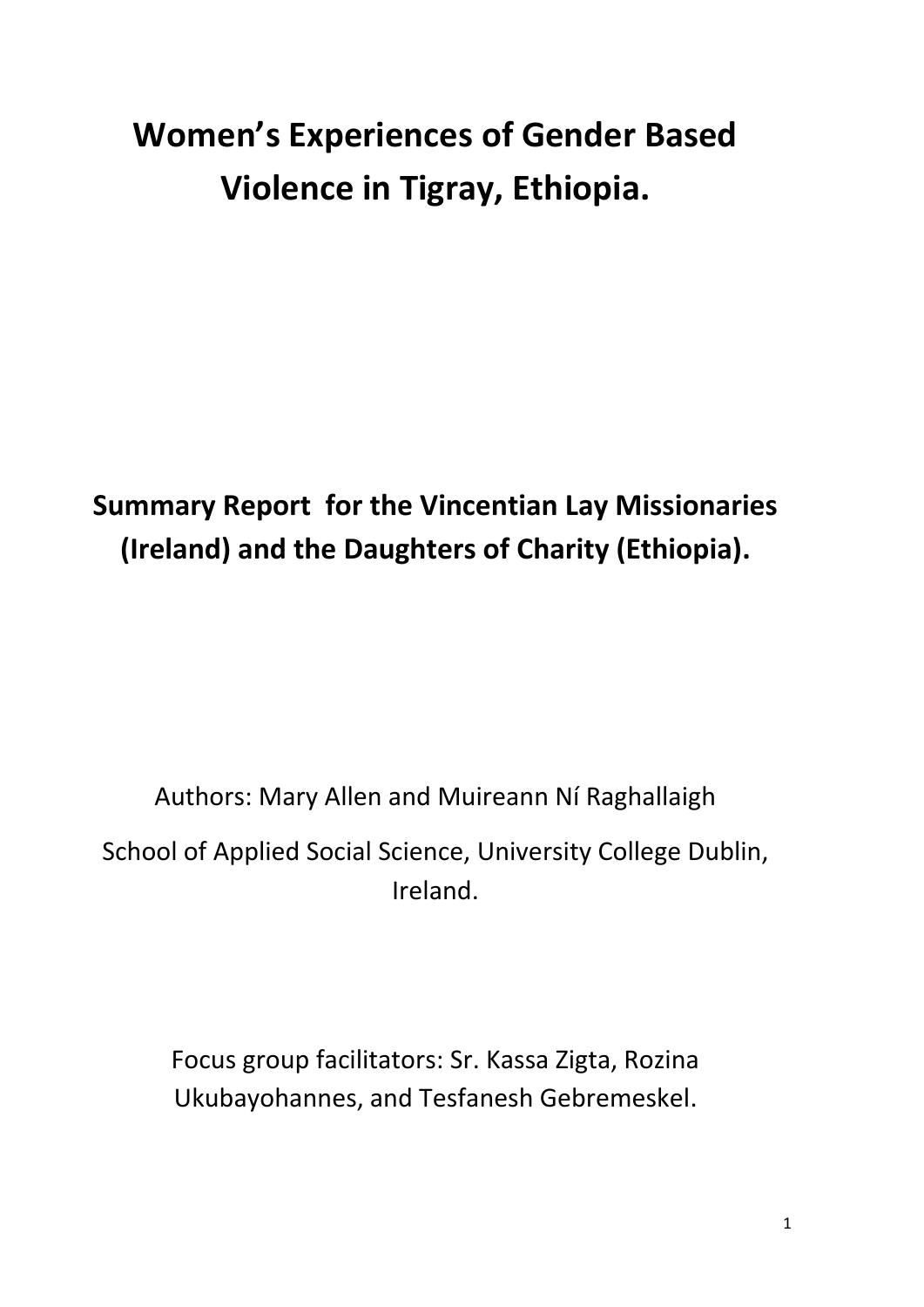#### **Summary of Findings.**

This study was carried out in two locations within the Tigray Region of Ethiopia. Four focus groups were used to discuss with local women the forms, consequences and causes of the violence experienced by women. The primary findings of the study focused on rape both within and outside marriage, HIV, physical and emotional abuse, poverty and the implications of lack of access to the legal system and lack of education.

#### **Forms of violence and oppression**

**Sexual violence** was the form of violence that was spoken about in most depth. The accounts of the participants indicate that this form of violence is commonplace. The women spoke about marital rape, which is not a crime in Ethiopia. As one women described this form of abuse:

*"My husband likes sex too much; he is also elder and more experienced than me. And he knew all sorts of sex acts. He was demanding much sex that I couldn't cope with, it was a tormenting experience. Earlier I have informed my uncle about my situations and he has discussed the issue with my husband. His answer was: 'The reason I chose a very young girl was in order for her to satisfy me.' …I have informed to my uncle and elders that I am being sexually abused. Then I got divorced for it was beyond what I can bear. Such types of offences do occur but they are not known because they are not talked about."* 

*"There are many types of attacks that occur on women such as under age marriage, raping and forcing the wife to have many children. The husband decides for the wife whether to use birth control or not".*

It is clear from these and other similar statements that many women have no control over their sexual relations with their husbands or partners. This leads to distress and to an inability to decide how many children they feel they can have, something which is particularly problematic within a context of severe poverty.

Rape and sexual violence outside of marriage was also discussed in great detail. This type of violence took many forms. According to the participants, some women were raped by people they knew – friends, boyfriends or people acquainted to their families. Others were raped by complete strangers. Regarding stranger rape, several references were made to girls being kidnapped:

*"She told me when she was collecting firewood three men came to her, they kidnapped her and then took her virginity forcefully. That time she was too young and was supposed to be engaged sooner. After she was kidnapped she kept the problem secret and left her parents and came to Mekelle. Therefore, in the country side there is no*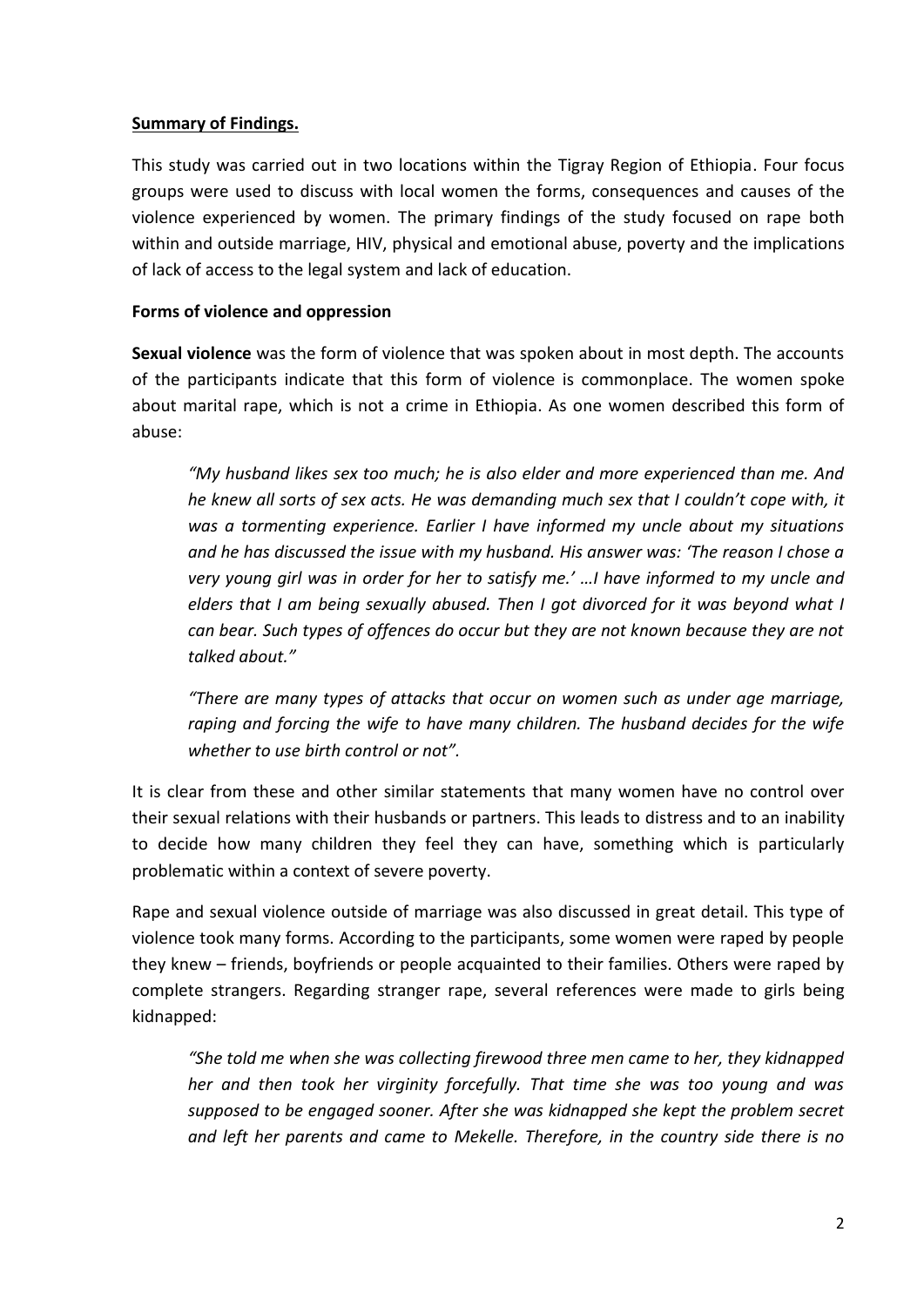*change in behaviour towards women. The mentality of men towards practicing kidnapping is still there and in the rural areas kidnapping is not considered as taboo."*

Others told stories of women being raped while working in prostitution. Some women leave their local village and move to larger towns, where their only means of making a living may be to enter prostitution. Many women who are raped become pregnant and have to leave their education, thereby preventing them from obtaining jobs which can support them, and making them more dependent on their husbands, and more susceptible to further violence.

**Physical abuse** was discussed less frequently and in less depth than sexual abuse. The reasons for this were unclear. It may have reflected the fact that this time of abuse was commonplace and almost expected. Many of the women recounted experiences of physical abuse. These experiences were always within relationships, often within marriage:

*"So I have been through many sufferings, I still do. … While he still treats me badly, I am living with him until today. All my neighbors know my problems. Sometimes he beats me with a stick accusing me of locking the house when I leave. When you are especially empty handed the abuse gets worse."*

Many participants also described forms of **emotional abuse** and degradation which they experience as women. These included being denigrated, being blamed unfairly, being disrespected and being humiliated. Such emotional abuse often amounted to **coercive control** within the relationship, with men trying to exert control over their wives.

*"Some few males tell her never to leave the house. It could be for good reason. But most of them do it because they believe that male should be worshipped. They want to be at the top and the female under male control, and they have the attitude of 'she is to listen to what I say'."*

Other forms of violence and oppression included an **unequal division of labour, unfaithful marriages** and **abandonment by partners.** Participants spoke about their role as women and the inequality that existed between them and their partners resulting in women taking on the bulk of responsibility for childrearing, cooking and household tasks. In circumstances where women were abandoned by their partners, the responsibility became even greater, with the pressure to feed and educate children resulting in women choosing to engage in prostitution or being forced to beg. In all of the focus groups very frequent reference was made to men having multiple sexual partners and to married men being unfaithful to their wives. This often led to women **contracting HIV**, something which was discussed at length and was considered a form of violence in its own right. The following is a typical comment made by the women as to how they contracted HIV.

*"This man asked my mother to allow him to return to his marriage and support her and the children. He was not giving any penny, she was suffering from the pain of her illness; she neither knew the cause of her illness. What he did to her was, he brought*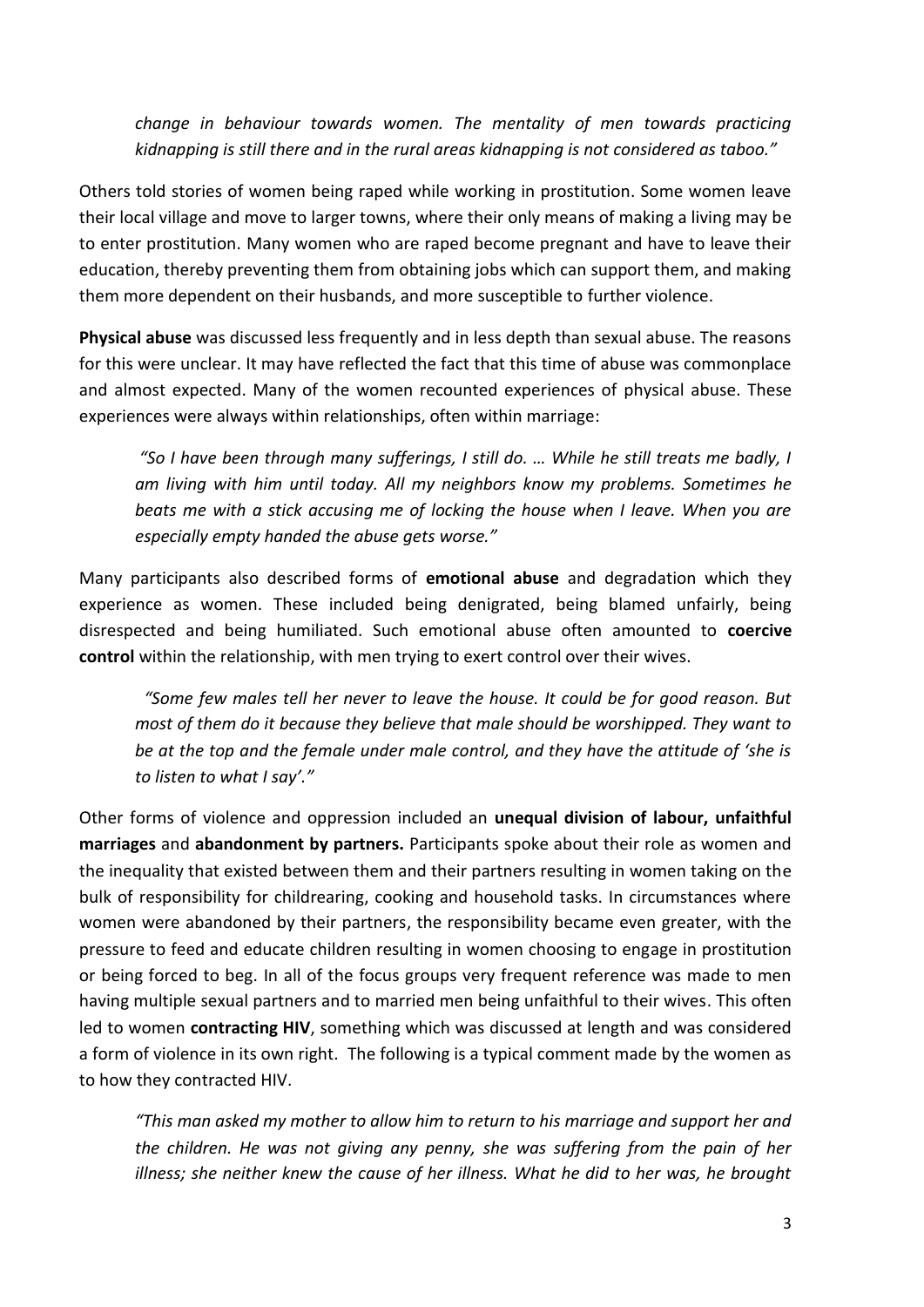*her a strange disease, HIV disease. She was healthy for about 10 years, but now look, her life was destroyed."*

The women also spoke at great length about the shame and stigma attached to HIV, and many knew of women who were too ashamed to discuss the issue or seek medical help because of this stigma.

#### **Impact of violence and oppression**

The impact of the violence and oppression was evident both from comments that the women made about how they themselves felt after their experiences and also from their observations of how violence affected others, including their children. It was evident that the participants felt that the violence and oppression had significant and long term effects. There was a range of different types of effects but primarily the effects were **poverty**, **physical effects**, **emotional** and **psychological effects** and **educational effects**. Comments that were made included the following:

*"I struggle to raise my children selling soaked beans and roasted grain. They are not successful with their education. 3 of my daughters failed at grade 10. Now they are trading cactus fruit and other items."*

"*During pregnancy period she was getting sick frequently. Later on she had a problem of miscarriage and became a fistula victim."*

Interestingly, some of the effects of violence and oppression – poverty and lack of education for example – were also identified as causes of the violence, thus suggesting the existence of a vicious cycle of poverty/lack of education and violence for some women and their children.

#### **Causes of violence and oppression**

The women suggested various causes of the violence and oppression. As well as **poverty** and **lack of education**, they also talked about **inequality and the role of women and men in society** as causal factors. Regarding poverty, lack of access to employment in a manner which enabled women to support themselves if they left abusive relationships, was one of the main reasons women were entrapped in abusive situations. Women also felt that lack of education and awareness contributed to causing the violence:

*"We, it is because we are illiterate and because we have no awareness that we have to face violence. I myself am angry because of my illiteracy …"*

In relation to inequality, one of the clearest reasons for the ongoing abuse of women is the attitude that women are not equal to their partners:

*"The attitude of the community which doesn't consider the woman to be fully human."*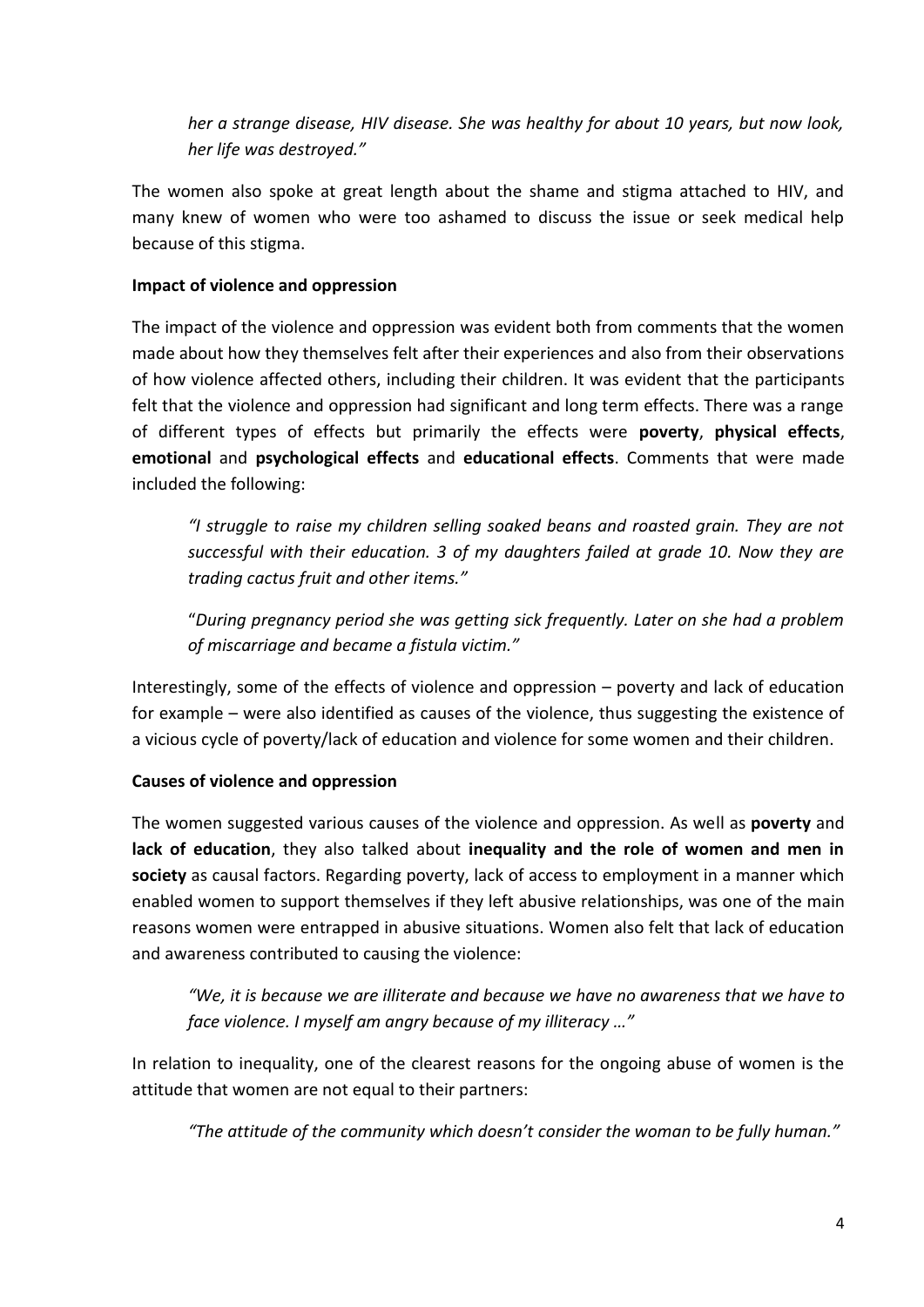Interestingly, several of the participants suggested that as mothers they themselves had a part to play in causing the violence and oppression that their daughters later suffered in life. From the time of their birth, girls and boys are treated differently, leading to a second class status throughout their lives and resulting in them becoming objects of unequal treatment, rape, abuse and violence.

#### **Participants' resistance to violence and oppression:**

The participants talked about various ways in which they themselves and other women respond to the violence and oppression that they face within relationships. For some these strategies involved **placating** the abuser, ensuring he was kept happy so that abuse could be avoided.

*"You can do things to protect yourself. For example, when he comes home hot tempered, prepare with kind of talks to calm him down. Even when you accidentally find out he is angry, you have to warmly welcome him, asking him if he is ok, with a concern."*

Others stayed out of the abuser's way. Others took a very different approach and **challenged the abuser's sense of control.** However, over time when abuse continued women often **left the relationship and sought a divorce.**

*"If their problem gets worse, in order to save the woman from beatings and abuses let her be divorced."*

Doing this was risky, however, as often family members and the wider community, including the Church, did not approve of women leaving marital relationships.

Another strategy that was adopted by the women involved **using the legal system.** While, overall, the women showed a lack of faith in the law, believing that it favoured men, and while many did not have the knowledge or financial resources to take legal cases, some women described their determination to get justice through the courts.

*"I went to the court and filed a charge against him, and they gave me a letter to deliver to him, and that was for him to appear before the police."*

Women also **sought help from family and friends.** For some this involved shouting out when abuse was occurring so that neighbours came to help. For others it meant leaving an abusive relationship and going to live with family members or talking to friends and family about the violence that was occurring. Overall, a wide range of strategies were used.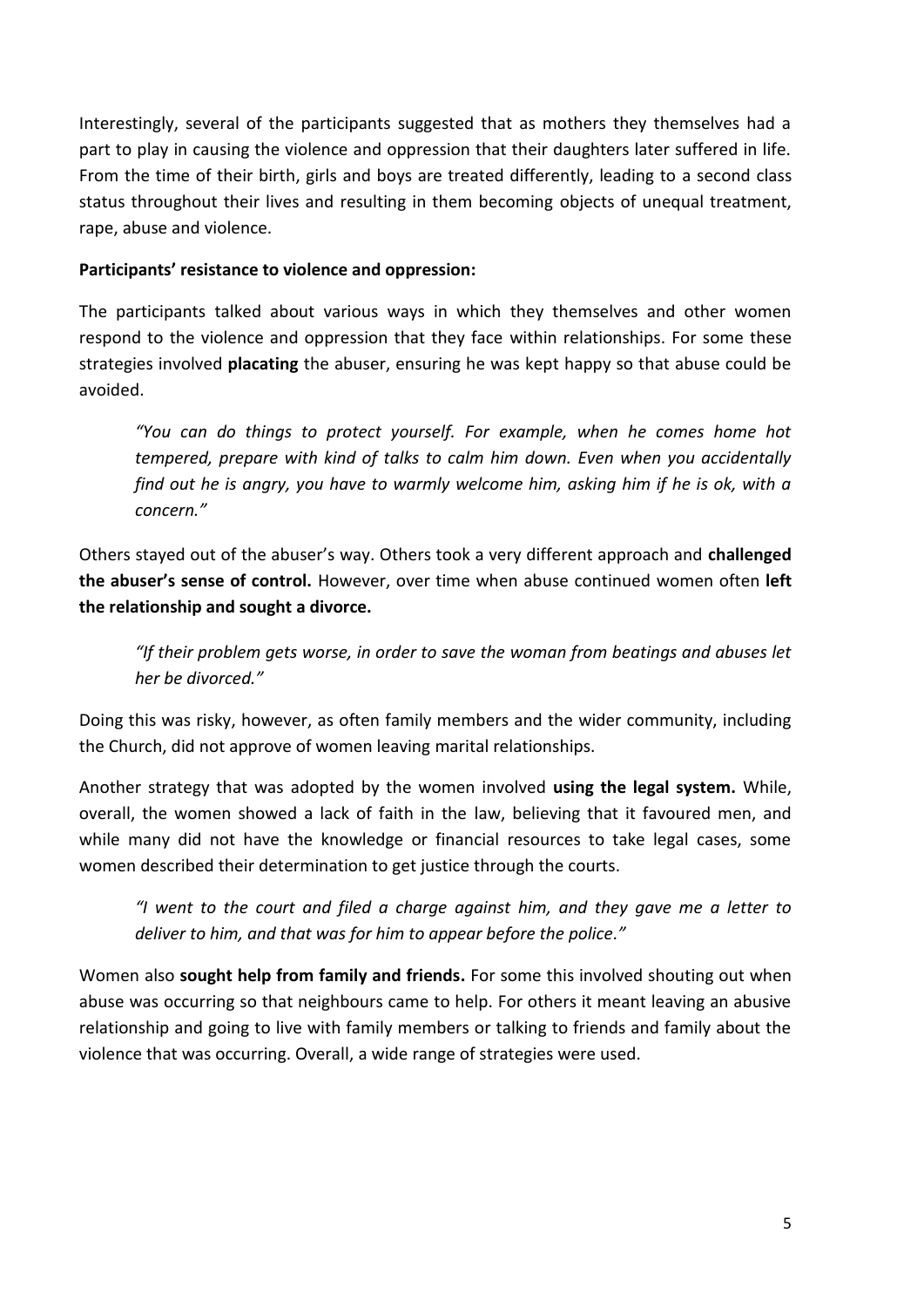#### **Key recommendations for the Daughters of Charity:**

- Provide further education on HIV / AIDS to increase understanding of transmission and to reduce stigma.
- Provide counselling, support and social networks for those suffering from HIV / AIDS.
- Provide accessible counselling and support for victims of violence. Establishing a support group where women can support each other and where their internal resources can be mobilised would be cost effective.
- Provide community child care so that girls who become pregnant can continue with their education.
- Ensure that victims of violence have access to legal aid, through provision of legal education and financial support or through free legal aid.
- In conjunction with other local organisations, lobby the government to change the law so that marital rape becomes a crime.
- Expand income generating projects and establish more such projects.
- In conjunction with schools and churches, establish awareness raising programmes on equality and human rights so that children learn from a young age that males and females are equal. Men and women should be involved in the delivery of this training.
- Establish a small local refuge where women who are experiencing abuse can temporarily reside if they wish to leave an abusive relationship.
- Provide women with access to contraception and information about family planning.
- Engage with local men in relation to their views about gender based violence.
- Provide pre-marriage courses for couples intending to marry.
- Provide training in conflict resolution to couples.
- Provide gender-based violence training to the Daughters of Charity and to the staff of their projects.

#### **Key recommendations for VLM**

Work with the Daughters of Charity to apply for funding (from Misean Cara and other organisations) to establish or expand projects relevant to the prevention of gender based violence or to establish or expand projects that will support victims of violence.